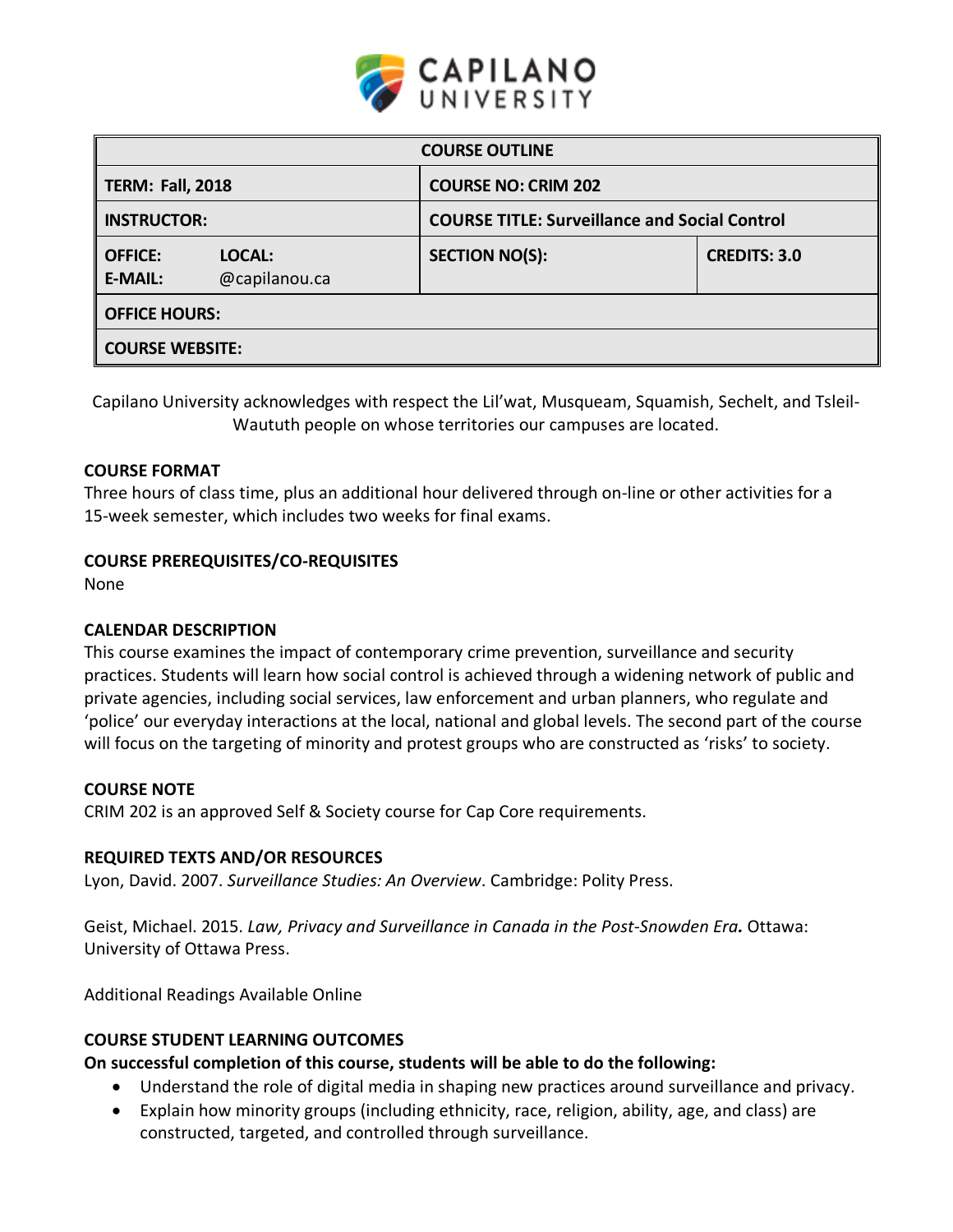- Analyze how the performance of identity is shaped through practices of surveillance.
- Assess different ethical issues raised in the collection and use of personal data both within Canada and internationally.
- Distinguish different policies and regulatory schemes instituted around the world in regards to practices of surveillance and social control.

# **Students who complete this Self & Society course will be able to do the following:**

- Identify potential root causes of local/global problems and how they affect local/global cultures, economies, politics, and policies.
- Assess and evaluate individual and collective responsibilities within a diverse and interconnected global society.
- Synthesize a range of differing community perspectives on ethics and justice and explain how these perspectives can inform structural change.
- Explain how contexts (e.g. cultural, historical, colonial, economic, technological) shape identity formation and social structures.

| <b>Week</b>             | <b>Topic</b>                       | <b>Readings</b>                           |  |
|-------------------------|------------------------------------|-------------------------------------------|--|
| 1                       | Introduction                       | Lyon, Chapter 1                           |  |
| $\overline{2}$          | Surveillance Creep                 | Lyon, Chapter 2                           |  |
| 3                       | <b>Explaining Surveillance</b>     | Lyon, Chapter 3                           |  |
| $\overline{\mathbf{4}}$ | Information and Identification     | Lyon, Chapter 4                           |  |
|                         | <b>Writing Assignment Due</b>      | Marx, "Varieties of Personal Information" |  |
|                         |                                    | (online)                                  |  |
| 5                       | <b>Security and Social Sorting</b> | Lyon, Chapter 5                           |  |
|                         |                                    | Geist, Chapter 2 (Hewitt)                 |  |
| 6                       | Bodies, Borders, and Biometrics    | Lyon, Chapter 6                           |  |
| $\overline{7}$          | <b>MIDTERM</b>                     | Geist Chapter 4 (Austin)                  |  |
|                         |                                    | Video: Citizenfour (2014)                 |  |
| 8                       | Surveillance and Popular Culture   | Lyon, Chapter 7                           |  |
|                         |                                    | Eggers, excerpt from The Circle (online)  |  |
|                         |                                    | Video: The Truman Show (1998)             |  |
| 9                       | <b>Struggles Over Surveillance</b> | Lyon, Chapter 8                           |  |
| 10                      | Data, Discrimination, Dignity      | Lyon, Chapter 9                           |  |
|                         |                                    |                                           |  |
| 11                      | <b>Online Surveillance</b>         | Geist, Chapter 1 (Clement and Obar)       |  |
| 12                      | Surveillance, Speed and            | Haggerty, "Visible War" (online)          |  |
|                         | <b>Information War</b>             |                                           |  |
| 13                      | <b>Watching the Watchers</b>       | Geist, Chapter 6 (Roach)                  |  |
|                         |                                    | Geist, Chapter 8 (Geist)                  |  |
| 14 & 15                 | <b>Final Exam Period</b>           |                                           |  |

# **COURSE CONTENT**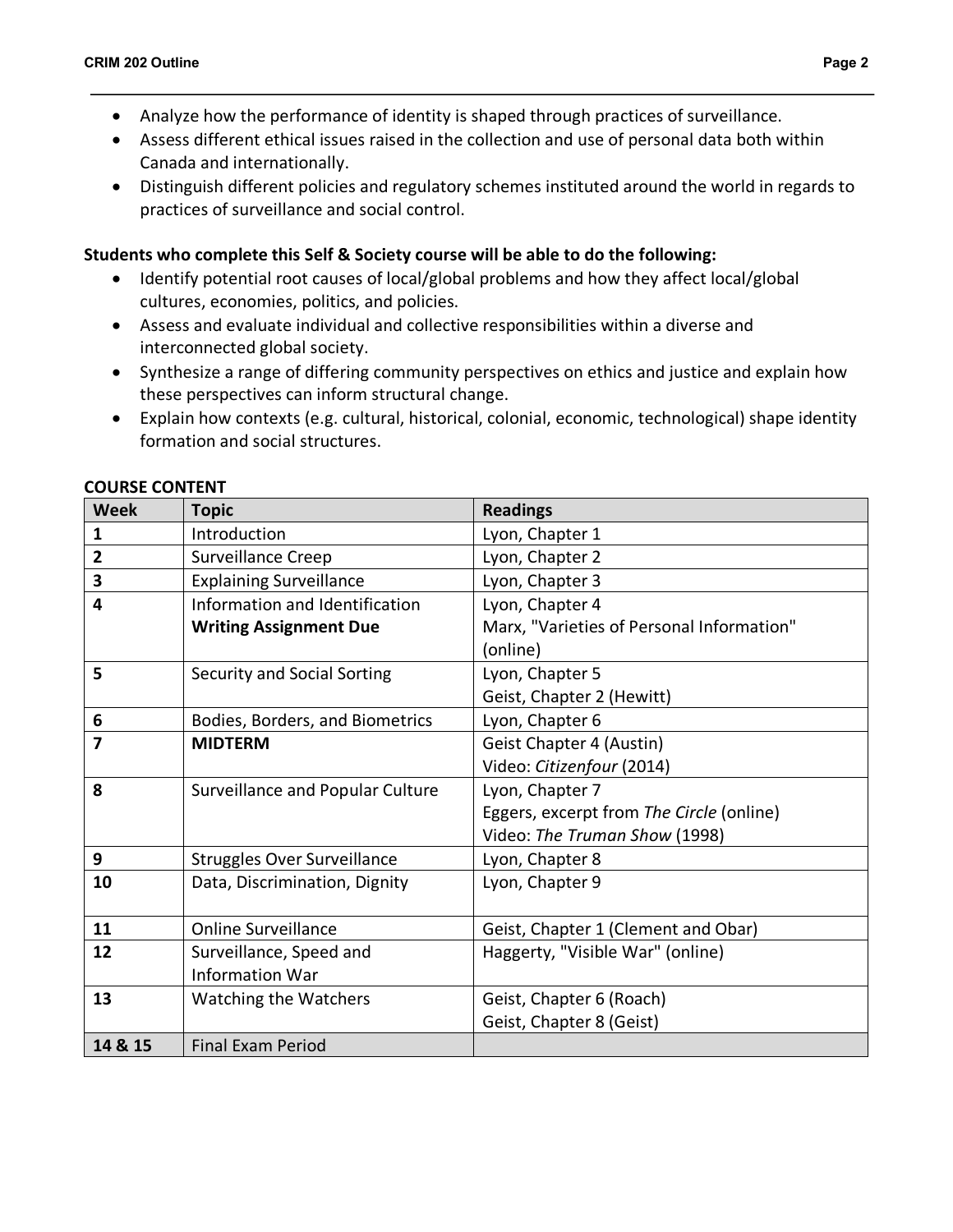#### **EVALUATION PROFILE**

| <b>Writing Assignment</b> | 10%  |
|---------------------------|------|
| Midterm Exam              | 25%  |
| <b>Term Paper</b>         | 30%  |
| <b>Final Exam</b>         | 35%  |
| Total                     | 100% |

#### **GRADING PROFILE**

|               |                           | $  A + = 90-100   B + = 77-79   C + = 67-69   D = 50-59$ |  |
|---------------|---------------------------|----------------------------------------------------------|--|
|               |                           | $ A = 85-89$ $ B = 73-76$ $ C = 63-66$ $ F = 0-49$       |  |
| $A - = 80-84$ | $B- = 70-72$ $C- = 60-62$ |                                                          |  |

#### **Incomplete Grades**

Grades of Incomplete "I" are assigned only in exceptional circumstances when a student requests extra time to complete their coursework. Such agreements are made only at the request of the student, who is responsible to determine from the instructor the outstanding requirements of the course.

#### **Late Assignments**

Assignments are due at the beginning of the class on the due date listed. If you anticipate handing in an assignment late, please consult with your instructor beforehand.

#### **Missed Exams/Quizzes/Labs etc.**

Make-up exams, quizzes and/or tests are given at the discretion of the instructor. They are generally given only in medical emergencies or severe personal crises. Some missed labs or other activities may not be able to be accommodated. Please consult with your instructor.

#### **Attendance**

Students are expected to attend all classes and associated activities.

# **English Usage**

Students are expected to proofread all written work for any grammatical, spelling and stylistic errors. Instructors may deduct marks for incorrect grammar and spelling in written assignments.

# **Electronic Devices**

Students may use electronic devices during class for note-taking only.

# **On-line Communication**

Outside of the classroom, instructors will (if necessary) communicate with students using either their official Capilano University email or Moodle; please check both regularly. Official communication between Capilano University and students is delivered to students' Capilano University email addresses only.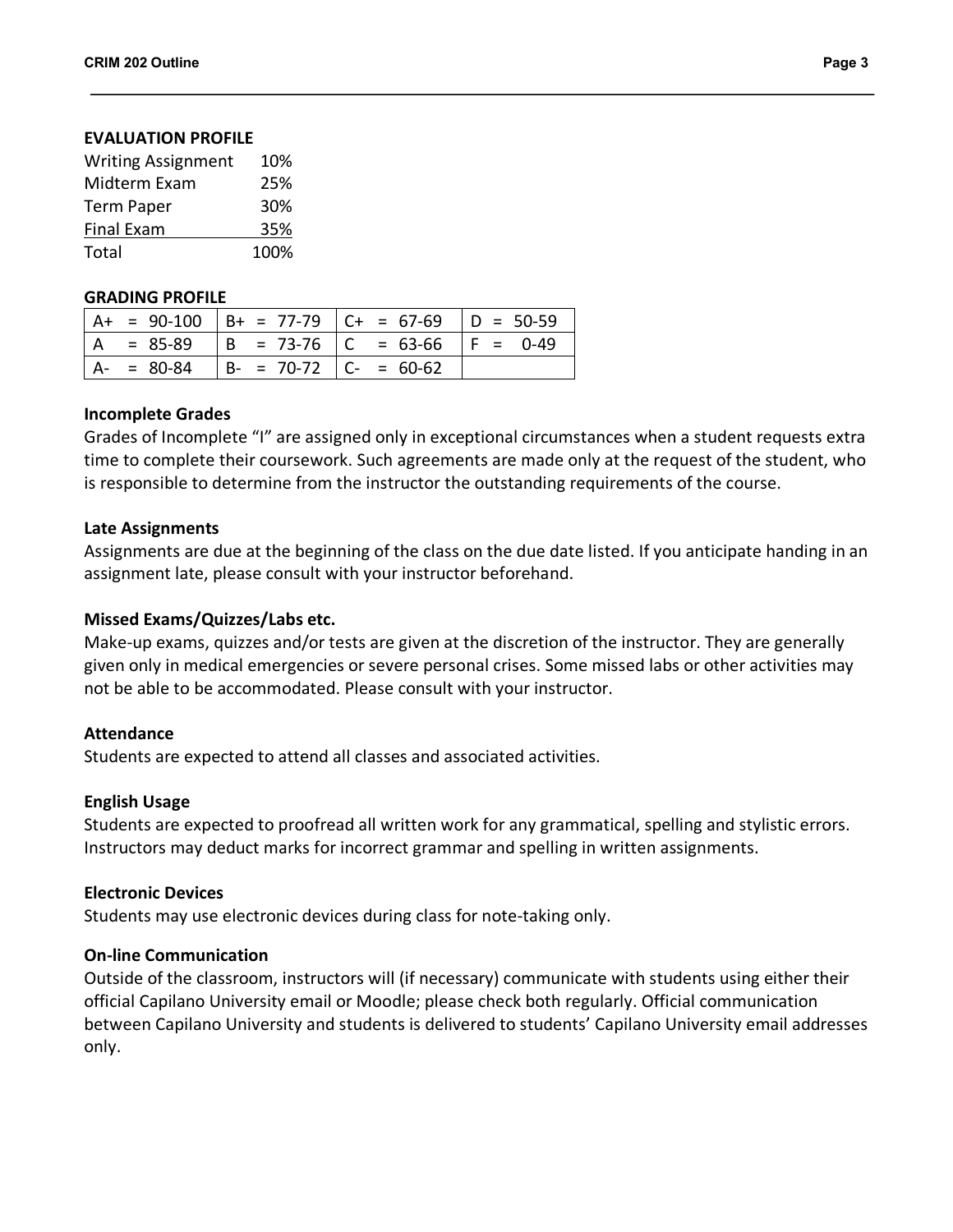### **UNIVERSITY OPERATIONAL DETAILS**

#### **Tools for Success**

Many services are available to support student success for Capilano University students. A central navigation point for all services can be found at: http://www.capilanou.ca/services/

### **Capilano University Security: download the CapU Mobile Safety App**

### **Policy Statement (S2009-06)**

Capilano University has policies on Academic Appeals (including appeal of final grade), Student Conduct, Academic Integrity, Academic Probation and other educational issues. These and other policies are available on the University website.

### **Academic Integrity (S2017-05)**

Any instance of academic dishonesty or breach of the standards of academic integrity is serious and students will be held accountable for their actions, whether acting alone or in a group. See policy S2017-05 for more information: http://www.capilanou.ca/about/governance/policies/Policies/

Violations of academic integrity, including dishonesty in assignments, examinations, or other academic performances, are prohibited and will be handled in accordance with the Student Academic Integrity Procedures.

**Academic dishonesty** is any act that breaches one or more of the principles of academic integrity. Acts of academic dishonesty may include but are not limited to the following types:

**Cheating**: Using or providing unauthorized aids, assistance or materials while preparing or completing assessments, or when completing practical work (in clinical, practicum, or lab settings), including but not limited to the following:

- Copying or attempting to copy the work of another during an assessment;
- Communicating work to another student during an examination;
- Using unauthorized aids, notes, or electronic devices or means during an examination;
- Unauthorized possession of an assessment or answer key; and/or,
- Submitting of a substantially similar assessment by two or more students, except in the case where such submission is specifically authorized by the instructor.

**Fraud**: Creation or use of falsified documents.

**Misuse or misrepresentation of sources**: Presenting source material in such a way as to distort its original purpose or implication(s); misattributing words, ideas, etc. to someone other than the original source; misrepresenting or manipulating research findings or data; and/or suppressing aspects of findings or data in order to present conclusions in a light other than the research, taken as a whole, would support.